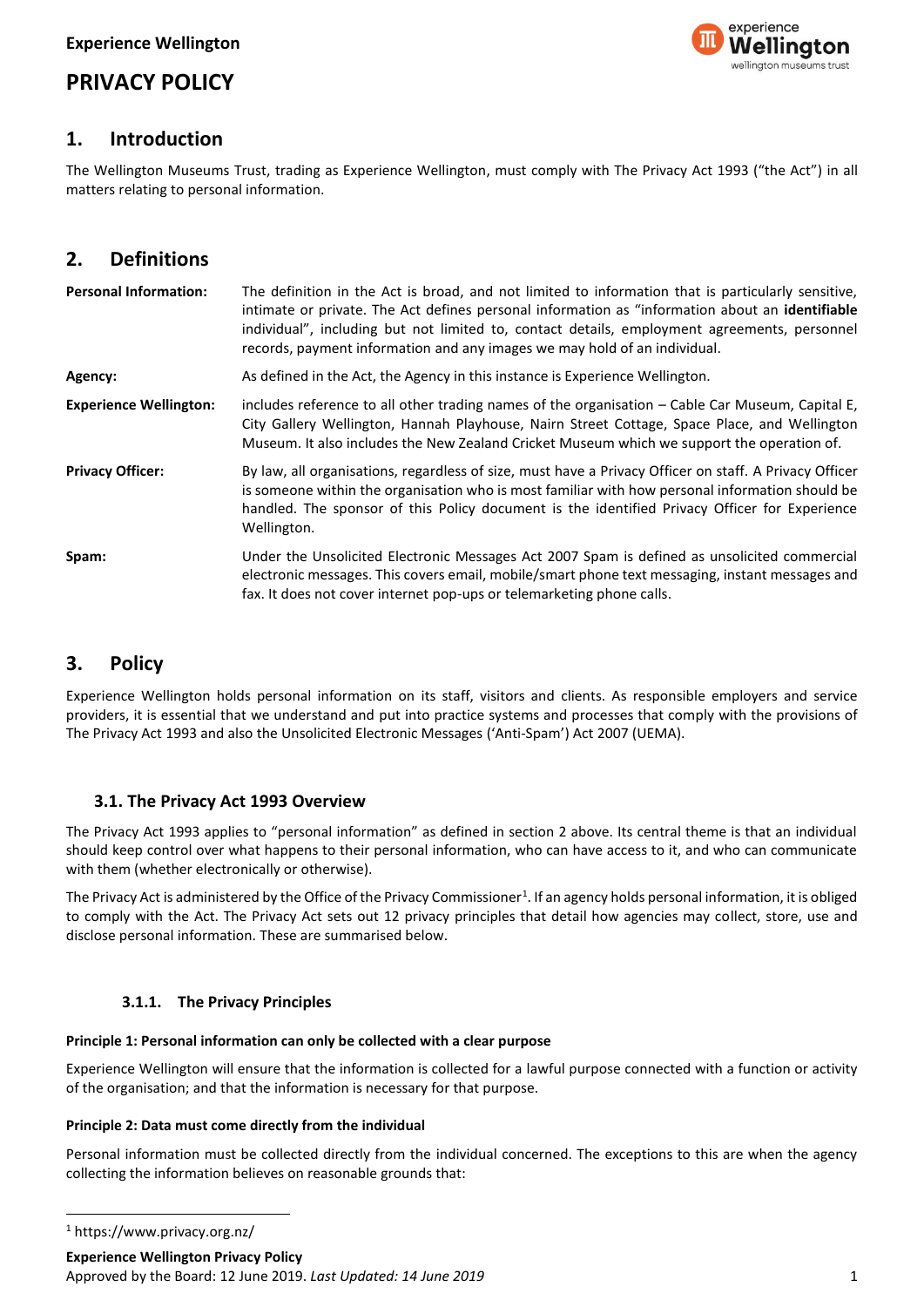- the information is publicly available; or
- the individual concerned authorises collection of information from someone else; or
- the information will not be used in a form that identifies the individual.

#### **Principle 3: Individuals whose information is being collected must be fully informed**

When Experience Wellington collects personal information directly from the individual concerned, it must take reasonable steps to ensure the individual is aware of:

- the fact that the information is being collected;
- the purpose;
- the intended recipients;
- the names and addresses of who is collecting the information, noting that Experience Wellington holds the information;
- any law governing provision of the information and that provision is voluntary;
- the consequences if all or any part of the requested information is not provided; and
- the individuals rights of access to and correction of personal information.

These steps must be taken before the information is collected or, if this is not practical, as soon as possible after the information is collected. Experience Wellington is not required to take these steps if they have already done so in relation to the same personal information on a recent occasion.

#### **Principle 4: Personal information must be collected lawfully**

Personal information must not be collected by:

- unlawful means; or
- means that are unfair or intrude unreasonably on the personal affairs of the individual concerned.

#### **Principle 5: Storage of personal information must be secure**

Experience Wellington will ensure that;

- the information is protected by such security measures as it is reasonable to take against loss, access, use, modification or disclosure; and any other misuse; and
- if it is necessary for the information to be given to a third party in connection with the provision of a service to Experience Wellington, everything reasonably within the power of Experience Wellington is done to prevent unauthorised use or unauthorised disclosure of the information.

#### **Principle 6: Personal information must be accessible on request**

Where personal information is held in a way that it can readily be retrieved, the individual concerned is entitled to:

- obtain confirmation of whether the information is held; and
- have access to information about them.

Requests can also be refused, for example, if Experience Wellington does not hold the information, or if the request is frivolous or vexatious.

#### **Principle 7: Personal information must be correctable on request**

Everyone is entitled to:

- request correction of their personal information;
- request that if it is not corrected, a statement is attached to the original information saying what correction was sought but not made.

If Experience Wellington has already passed on personal information that is then corrected, it should inform recipients about the correction.

#### **Principle 8: Accuracy of personal information to be checked before use**

Experience Wellington must not use or disclose personal information without taking reasonable steps to check it is accurate, complete, relevant, up to date, and not misleading.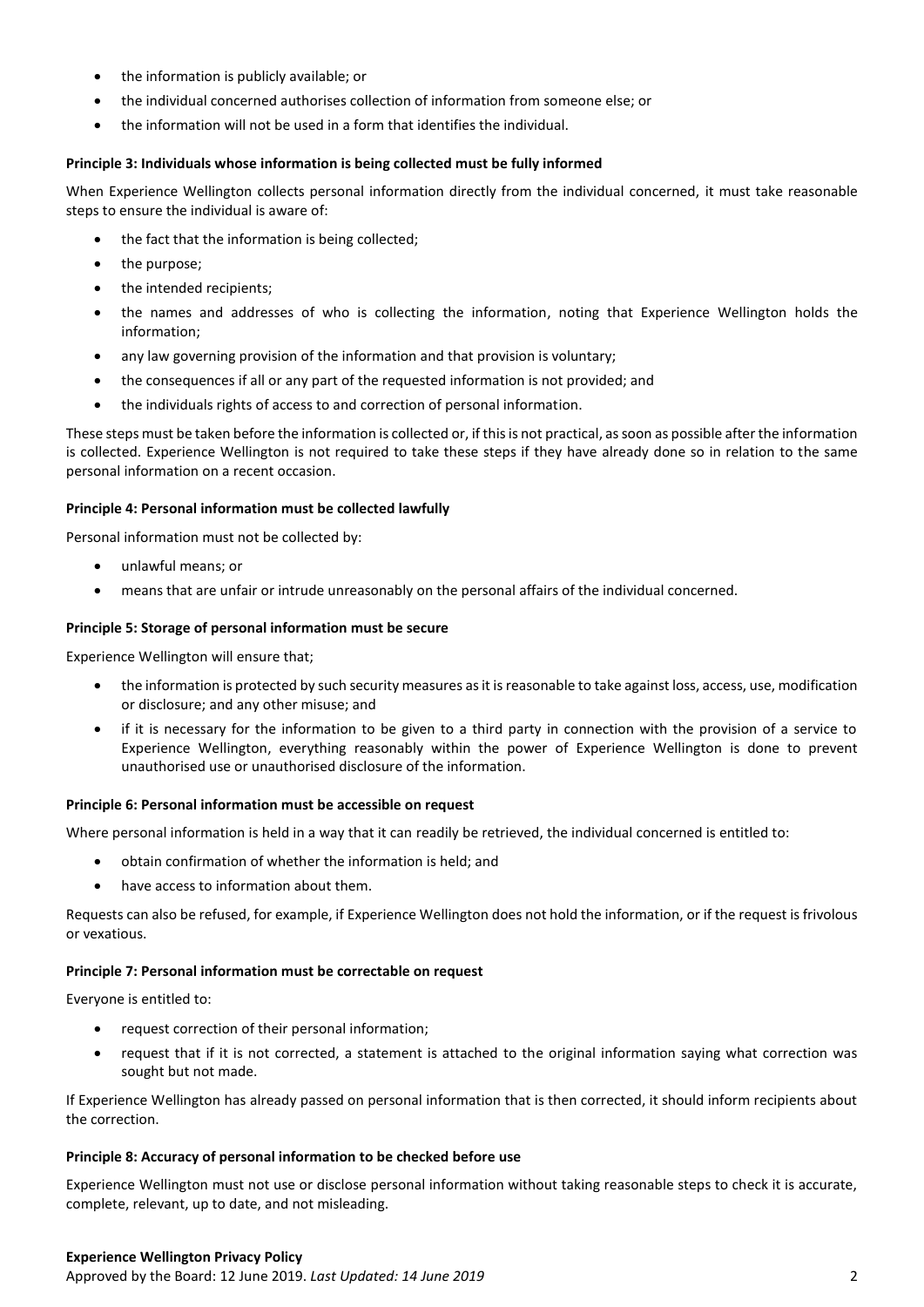### **Principle 9: Personal information not to be kept for longer than necessary**

Experience Wellington must not keep personal information for longer than needed for the purpose for which the agency collected it.

Hard copy Personnel files and pay records can be destroyed immediately after an employee leaves the organisation as long as there is an electronic copy securely filed. Electronic copies of Personnel files must be kept for at least six years, and pay records for seven years, after an employee leaves the organisation.

### **Principle 10: Use of personal information is restricted**

Personal information obtained in connection with one purpose must not be used for another. The exceptions include situations when Experience Wellington believes on reasonable grounds that the:

- use is one of the purposes for which the information was collected; or
- use is directly related to the purpose the information was obtained for; or
- information came from a publicly available publication; or
- the individual concerned has authorised the use; or
- the individual concerned is not identified.

Permissible use can include facilitating and completing the transaction, confirming the purchase, providing information about the venue, cancelling the event, or following up about transaction or booking problems.

By contrast, promoting subsequent events by mail or telephone is not a directly related use.

It is therefore essential that, when personal information is collected, the stated purposes of collecting include subsequent provision to any/all of the relevant Experience Wellington institutions. This should be set out in the terms and conditions agreed to by the customer.

The Creative New Zealand / Arts Australia Customer Data Use Guidelines<sup>2</sup> contain best practice examples of terms and conditions from the sector.

There are specific occasions where the use of information for a non-notified purpose may be justified, for example, to prevent a crime or for the conduct of legal proceedings.

#### **Principle 11: Disclosure of personal information is restricted**

Personal information must not be disclosed unless Experience Wellington reasonably believes that:

- the disclosure is in connection with, or directly related to, one of the purposes for which it was obtained; or
- it got the information from a publicly available publication; or
- disclosure is to the individual concerned; or
- disclosure is authorised by the individual concerned; or
- the information is to be used in a form in which the individual concerned is not identified.

#### **Principle 12: Use of unique identifiers is restricted**

Unique identifiers – such as IRD numbers, bank customer numbers, drivers licence and passport numbers – must only assigned to individuals if this is necessary for Experience Wellington to carry out its functions efficiently.

## **3.1.2. Responding to a Data Breach**

If you become aware of a data breach – eg the data storage system gets hacked or personal information is accidentally lost or released – the following steps must be taken as quickly as possible to minimise harm to those people affected and to protect the reputation of Experience Wellington:

#### **3.1.2.1. Contain the Breach and Make the First Assessment**

Once you discover a breach, immediately contain it and notify Experience Wellington's Privacy Officer. You can contain the breach by stopping any unauthorised practices, disabling the breached system, cancelling or changing computer logins, or trying to get the lost information back. Along with Experience Wellington's Privacy Officer, complete an initial investigation of the breach and make recommendations, this may include seeking advice from IT or legal experts.

<sup>&</sup>lt;sup>2</sup>[http://www.creativenz.govt.nz/assets/paperclip/publication\\_documents/documents/307/original/customer\\_data\\_access\\_guidelines.pdf](http://www.creativenz.govt.nz/assets/paperclip/publication_documents/documents/307/original/customer_data_access_guidelines.pdf)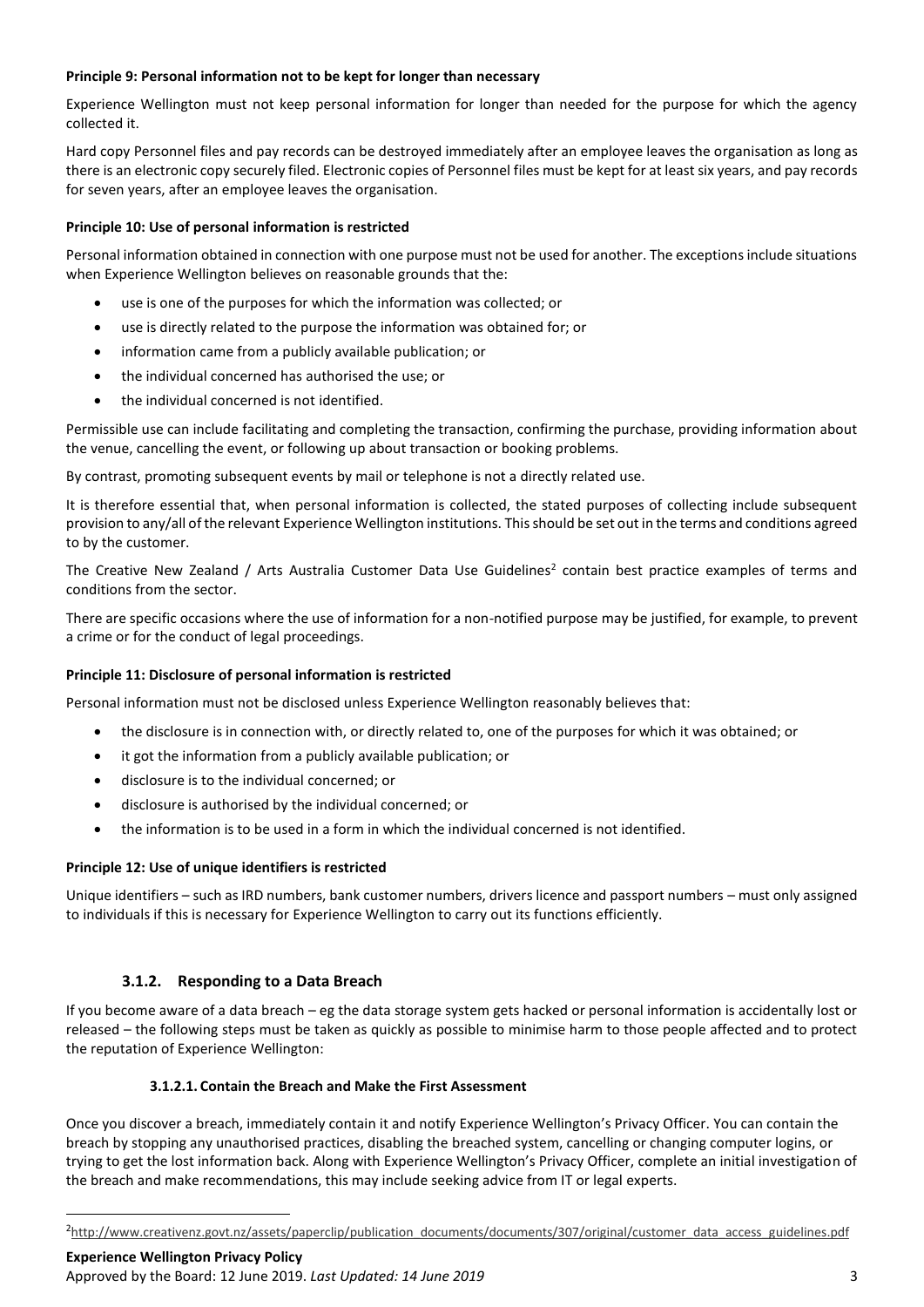Experience Wellington's Privacy Officer, in consultation with the Chief Executive may decide to notify the New Zealand Police at this point if the breach appears to involve theft or other criminal activity.

## **3.1.2.2. Evaluate the Risks**

Assessing the risks of the breach will help determine next steps. Consider:

- a. What type of personal information was involved? (The more sensitive the information the higher the risk of harm to those affected).
- b. What might be shown by the personal information?
- c. Is the personal information easy to get at? (Does the information have encryption or password protection?)
- d. What caused the breach and could it happen again?
- e. What is the extent of the breach? (Try to identify the size of the breach)
- f. What is the potential harm of the breach?
- g. Who holds the information now?

### **3.1.2.3.Notify Affected People if necessary**

If a data breach creates a risk of harm to a person, you should usually notify them. Notifying them promptly means they can take steps to protect themselves and regain control of their information as soon as possible.

Do not notify people unless you are sure that the breach has compromised their information. Notifying the wrong people by mistake can cause unintentional damage.

If in doubt please refer to the Privacy Commissioner's website<sup>3</sup> for guidance before notifying any affected parties.

### **3.1.2.4. Prevent a Repeat**

Following the immediate response to the breach as outlined in sections  $3.1.2.1 - 3.2.2.3$  above take the time to thoroughly investigate the cause of the breach and put mitigations in place to prevent a breach of this type from occurring again.

Depending on the severity and type of breach, prevention of a recurrence could include:

- Security audit of physical and technical security;
- Review of policies and procedures;
- Review of employee training practices; or
- Review of any service delivery partners caught up in the breach.

## **3.2. Unsolicited Electronic Messages Act 2007 Overview**

The Unsolicited Electronic Messages Act 2007 (UEMA) addresses the problem of "spam". One of its core provisions is that commercial electronic messages must not be sent unless the sender has the recipient's explicit consent. All personal information gathered must be treated in accordance to The Privacy Act 1993. UEMA is enforced by the Department of Internal Affairs<sup>4</sup>.

## **3.2.1. Unsolicited Electronic Messages Act 2007 (UEMA)**

The UEMA Act covers email, SMS text messages, instant messaging, MMS (multimedia message services) and other mobilephone messaging, and faxes. UEMA does not cover voice calls.

There are two important issues to be considered in relation to electronic messages:

- i. **Sending of electronic messages** UEMA requires consent for the sending of commercial electronic messages. A responsible means of gaining access to email addresses would include making subsequent use conditional on the customer's selection of "yes" in an opt-in question relating to use of personal data at the point of collection. Evidence of this choice must remain attached to the customer's record.
- Consent to receive electronic messages Under UEMA, consent must be explicit.

Experience Wellington expects that all electronic messaging to customers follows three clear steps:

 $\overline{a}$ 

<sup>3</sup> https://www.privacy.org.nz/privacy-for-agencies/data-breaches/responding-to-data-breaches/

<sup>4</sup> https://www.dia.govt.nz/Spam-Information-for-Businesses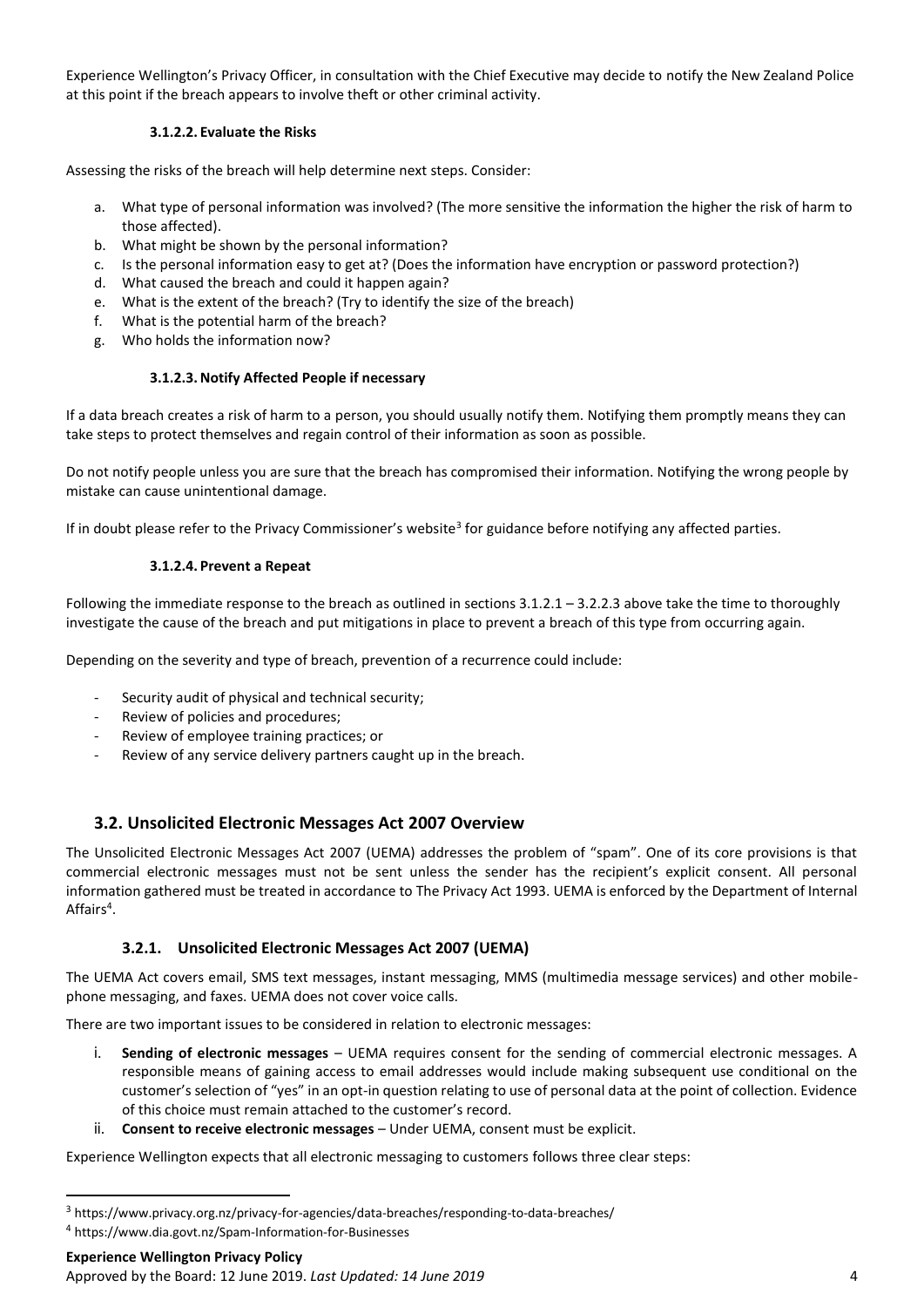- A. **Consent:** Electronic messaging is sent only to those who have agreed to receive it, eg they subscribed or requested information;
- B. **Identify:** It is clear that the electronic message is from Experience Wellington (including the relevant trading name/visitor experience) and includes contact details for the organisation; and
- C. **Unsubscribe:** The electronic message includes easy provisions for the customer to 'opt-out' of receiving electronic messages from us.

# **3.3. Privacy and CCTV**

Because CCTV (Closed Circuit Television) captures images of people which can be used, stored, manipulated and disseminated, Experience Wellington staff need to be aware of the implications of gathering such data, and the measures that should be taken to ensure the Privacy Act is observed while retaining maximum usability of data.

Experience Wellington operates CCTV monitoring in the public spaces and front of house areas at some of its visitor experiences (currently Cable Car Museum, City Gallery Wellington, and Wellington Museum). The purpose of this monitoring is to ensure the safety of staff interacting with the public, ensure the safety of the art and artefacts we have on display, and to protect against theft in our retail and front of house areas.

In line with the guidelines set out by the Office of the Privacy Commissioner, Experience Wellington must:

- Erect signs near the CCTV Cameras and at the perimeter of the CCTV system's range which alerts visitors that Experience Wellington is operating CCTV monitoring and what the purpose of the monitoring is. This also includes placing a notice on relevant Experience Wellington websites if appropriate.
- Ensure staff are informed that if they are working in areas where CCTV monitoring is in operation they are also subject to monitoring.

Experience Wellington reserves the right to use CCTV camera footage to resolve employment disputes involving an employee, in line with the Cessation of Employment, Employment Relationships, and Discipline & Dismissal Policy (Section 14 of the Human Resources Manual).

## **3.3.1. Guidelines For Use of CCTV at Experience Wellington Sites**

## **3.3.1.1. Define a Purpose and Develop a Business Plan**

Define your site's need for a CCTV system, and ensure your system is set up with that as a guiding principle.

Identify the existing problem you seek to address (eg to detect and capture evidence of a crime, to actively deter crime, or to allow a quick response to emergency situations); whether CCTV could address that problem and if so, how; and whether there are other alternative options available.

Consult with staff who may be affected by the installation of CCTV if necessary.

Develop a business plan for the CCTV system which sets out the purpose of the system, the outcome/s you expect, the type of technology and equipment that will be used, how the system will be operated, and how the privacy impacts will be addressed and minimised. The business plan should be accessible to all staff for reference.

## **3.3.1.2. Select and Position Cameras to Minimise Risk**

Choose equipment which will achieve your purpose in the most privacy-friendly way<sup>5</sup>. Cameras should be positioned so they won't intrude on the privacy of individuals.

## **3.3.1.3. Make people aware of your CCTV system**

Erect signs near the CCTV cameras and at the perimeter of the CCTV system's range. The signs should make clear that Wellington City Council owns and operates the CCTV system. A full privacy notice should appear on the relevant Experience Wellington websites and be available at front of house to let visitors know more about the operation of the CCTV cameras. Staff should be able to answer any queries, or direct questions to an appropriate person.

## **3.3.1.4. Collect only necessary data**

CCTV systems operation should be limited to key times.

<sup>5</sup> Note that as our buildings are owned by Wellington City Council we will manage our CCTV installation and monitoring through Council's Security Team in consultation with Experience Wellington's Buildings Manager.